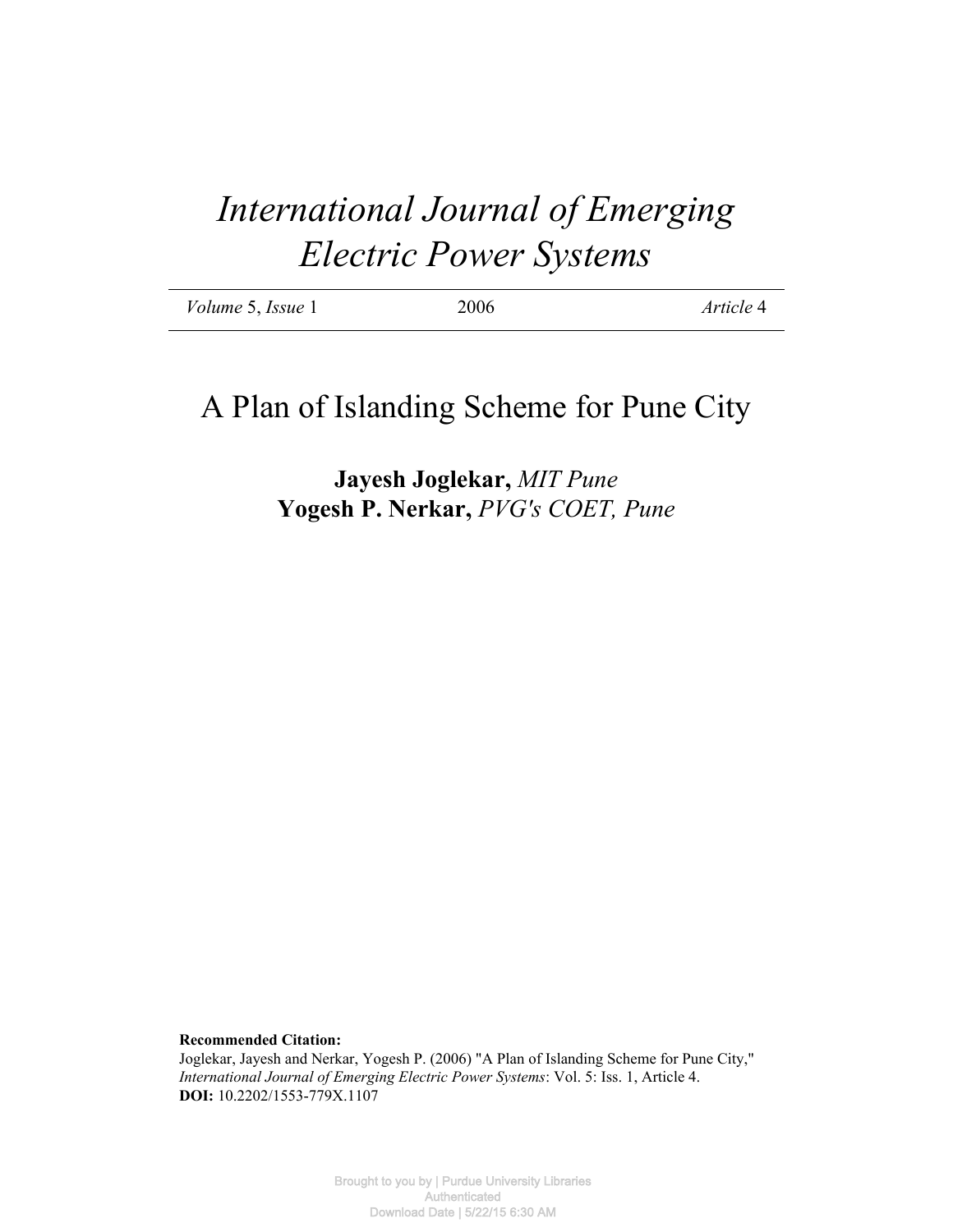# A Plan of Islanding Scheme for Pune City

Jayesh Joglekar and Yogesh P. Nerkar

#### **Abstract**

The availability of electrical energy ensures development and progress while its nonavailability means stagnation or 'back tracking'. The condition of 'No Power' [1] is the costliest state and leads to social, economical and production loss. Power system blackout means inconvenience and hardship to society. Uninterrupted power supply is essential for the national productivity and social structure and hence system must be made flawless at any cost. Reliable and disturbance free electric power supply is recognized as a key to 'Societal progress throughout the world'. Grid failure occurs due to continued overstressing, low frequency operation, increased load demand, peaking characteristics of the demand, ineffective load control, reduced level of security due to opening of interstate lines and violation of grid discipline. After occurrence of severe system disturbances, the system may split into parts, which may or may not survive depending on the load generation balance. The part system containing the generation sources and certain loads, which are planned to be separated from the main grid during system disturbance at, preconceived points either through under frequency and / or directional power relays are called 'Islands'[2]. During restoration due to wide fluctuations in the frequency it becomes very difficult to maintain the load-generation balance. Inability to control the frequency may lead to unsuccessful restoration. Repeated collapse of the system island due to tripping of generators either due to over frequency or under frequency causes delay in getting normalcy. In this situation the computer-computer links between the State Load Despatch Centre (SLDC) and Area Load Despatch Centre (ALDC) play a key role [3]. The priority during the restoration period such as railway traction, essential consumers such as water supply scheme, hospitals etc and lastly to the civil societies should be given. It is also necessary to have provision of disturbance recorder and event logger at power generation stations and various interconnected substations. These and other major aspects are considered in proposing the islanding scheme of the Pune city.

**KEYWORDS:** islanding, ALDC, ring main system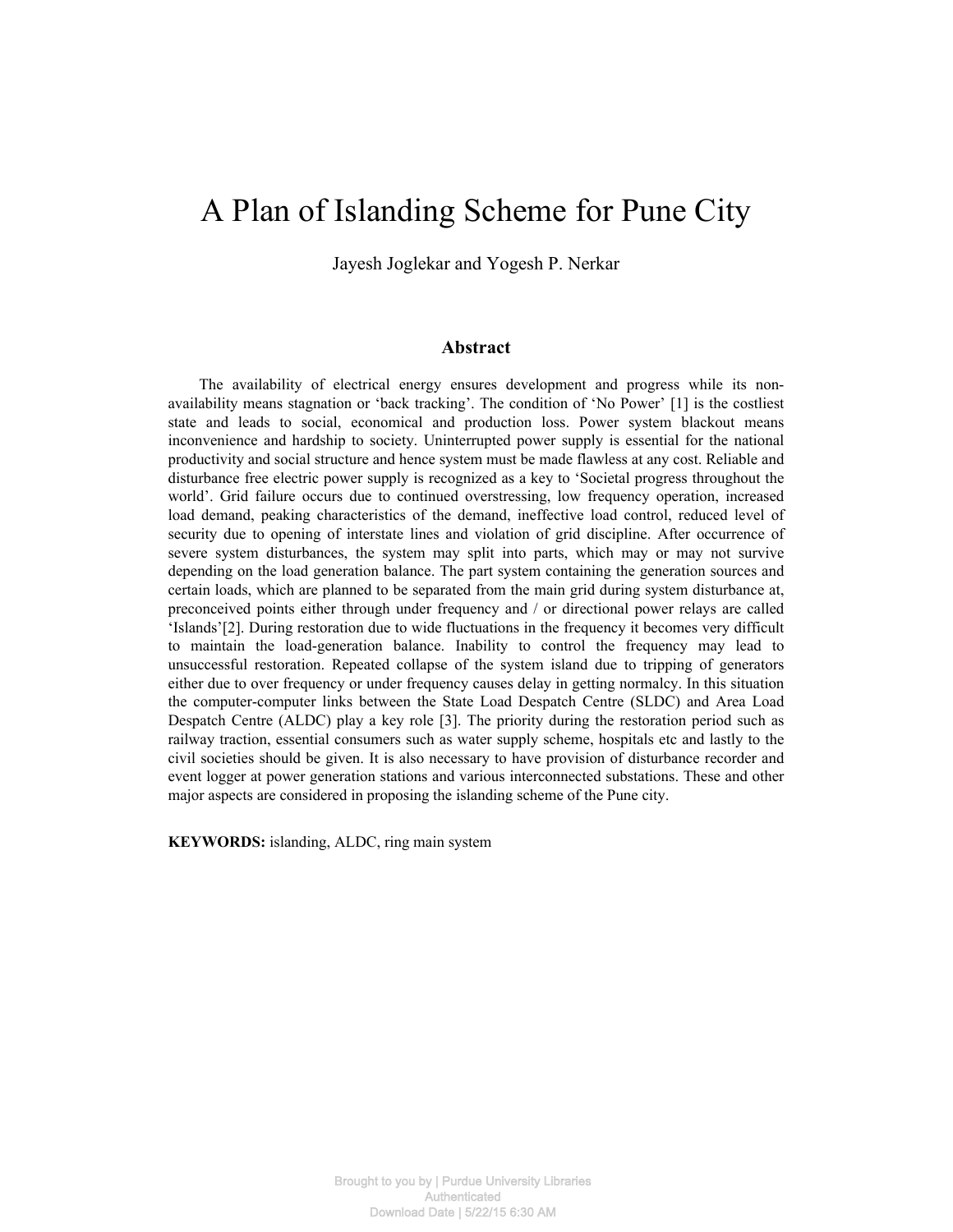### **I. INTRODUCTION**

Pune city (Maharashtra State, India) is having large industrial belt and MSEB gets large revenue from electric consumers of the city. It is necessary to provide disturbance free and reliable electric supply to consumers. In this work complete power scenario of Pune power system is studied. Lonikand EHV substation and Chinchwad substation are two receiving substations for Pune city. It is proposed to install Area Load Dispatch Centre (ALDC) at Chinchwad, Pune. Four different alternatives are proposed to provide electric supply to Pune city in case of supply disturbance

#### II. IMPORTANCE OF POWER RELIABILITY FOR PUNE CITY

Pune city is situated in Western region of Maharashtra in India. It is the second most developing city after Mumbai and having importance due to rapid growth of industrialization in and around it. Major industrial groups like Bajaj, TELCO, Kirloskar, Cummins, Kalyani & Garware are having industrial units in suburban zone of Pune as Pimpri, Chinchwad, Hadapsar & Mundhwa. Defense organisations such as National Defence Academy (NDA) and Institute of Armament Technology (IAT) at Khadakwasala, Armament Research & Development Equipments (ARDE) at Pashan, Ordinance factory at Khadki, Indian Air-Force Station at Lohgaon are also enhancing the importance of the city in the country. The annual growth rate of the city is higher than 5% since 1991. Monthly revenue collection from state electricity board (MSEB) consumers in this city is around Rs.120 cores. In this investigation requirement of active as well as reactive power for Pune city is studied. Relevant data is obtained from Lonikand and Chinchwad substations. Other details are obtained by personal visits at different substations in and around Pune.

#### **III. MSEB SYSTEM AT PUNE**

Pune city has 220 kV ring main system which connects eight substations [1,2,3,4]. Pune has peak demand of around 650 MW and 350 MVAR. This demand is fulfilled by:

One 400 kV substation along with: Eight 220 kV substations,

Six 132 kV substations, One 100 kV substation. Twenty 22 kV substations and around Four thousand 11 kV substations.

This network connects to seven 400 kV lines of western grid at Lonikand and four 220 kV lines at Chinchwad and Lonikand substation.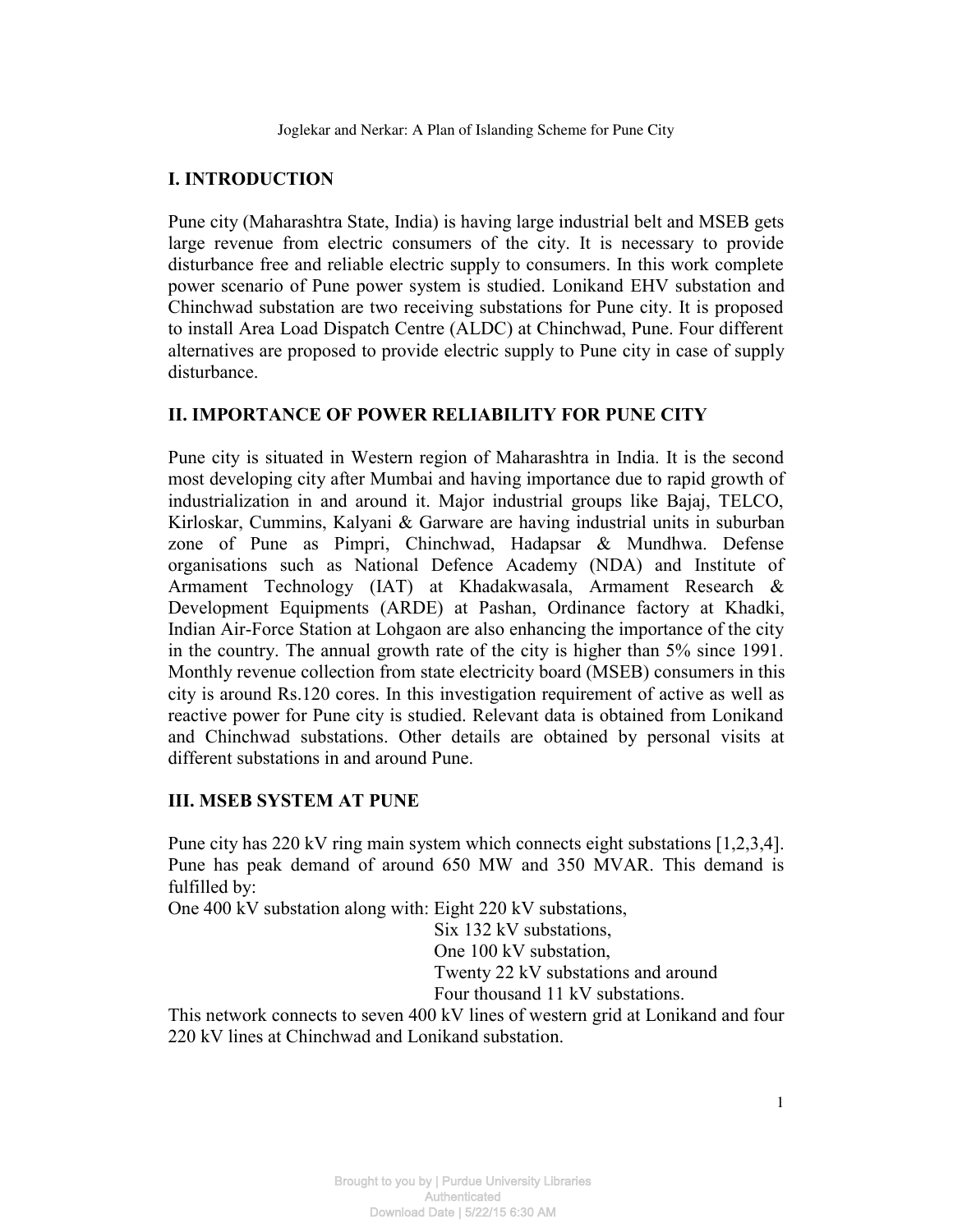# **IV. PRESENT SCENARIO**

Lonikand EHV substation is connected to Karad, Koyna, Padgha, Kalwa and Parali by 400 kV lines. Out of these lines supplying power from Koyna and Parali are double circuit. Two 220 kV single circuit lines are also supplying power from Babhaleshwar.

Chinchwad is another receiving station for Pune city. It receives power from Kandalgaon and Apta substations with 220 kV single circuit line. Kandalgaon substation receives power from Koyna and Bhira hydroelectric power plants and Apta substation receives power from Uran gas power plant and also from Koyna hydroelectric power plants.

To cover complete area and for reliable power supply, a 220 kV ring is formed in and around Pune city. Total eight substations namely Lonikand, Theur, Parvati, Chinchwad, Telco, Bhosari, Century Enka and 512 ABW (Army Based Workshop) are connected through the ring. Another 132 kV network is formed by connecting substations at Theur, Phursungi, Mundhawa, Kothrud, NCL (National Chemical Laboratory) and Chinchwad. Figure  $-1$  represents the interconnectivity of Pune city with MSEB network.

# **V. PAST EVENTS**

The Western Region Grid comprises of the state of Maharashtra, Gujrath, Madhya Pradesh, Chattisgad, and Goa has experienced severe power system disturbances in last twenty years. Details [5] are presented in Table: 1

#### VI. PROPOSAL OF ISLANDING SCHEME FOR PUNE CITY

From the above discussions it is seen that for the implementation of islanding scheme, a separate generation unit is very much necessary. During the last system disturbance on 30<sup>th</sup> July 2002, TATA / BSES could island from Maharashtra system and continued electric power supply to Mumbai only because of the availability of adequate generation capacity. On the same lines, for the preparation of this proposal of islanding for Pune city four different alternatives are considered.

# **1. ADEQUATE CAPACITY GENERATION UNIT FOR PUNE CITY**

The peak demand of Pune city is around 650 MW and 350 MVAR. In case of separate generation unit made available for Pune city, the generating unit and existing capacitor banks available at various substations in Pune city can fulfill reactive power requirement. By considering various financial aspects for

DOI: 10.2202/1553-779X.1107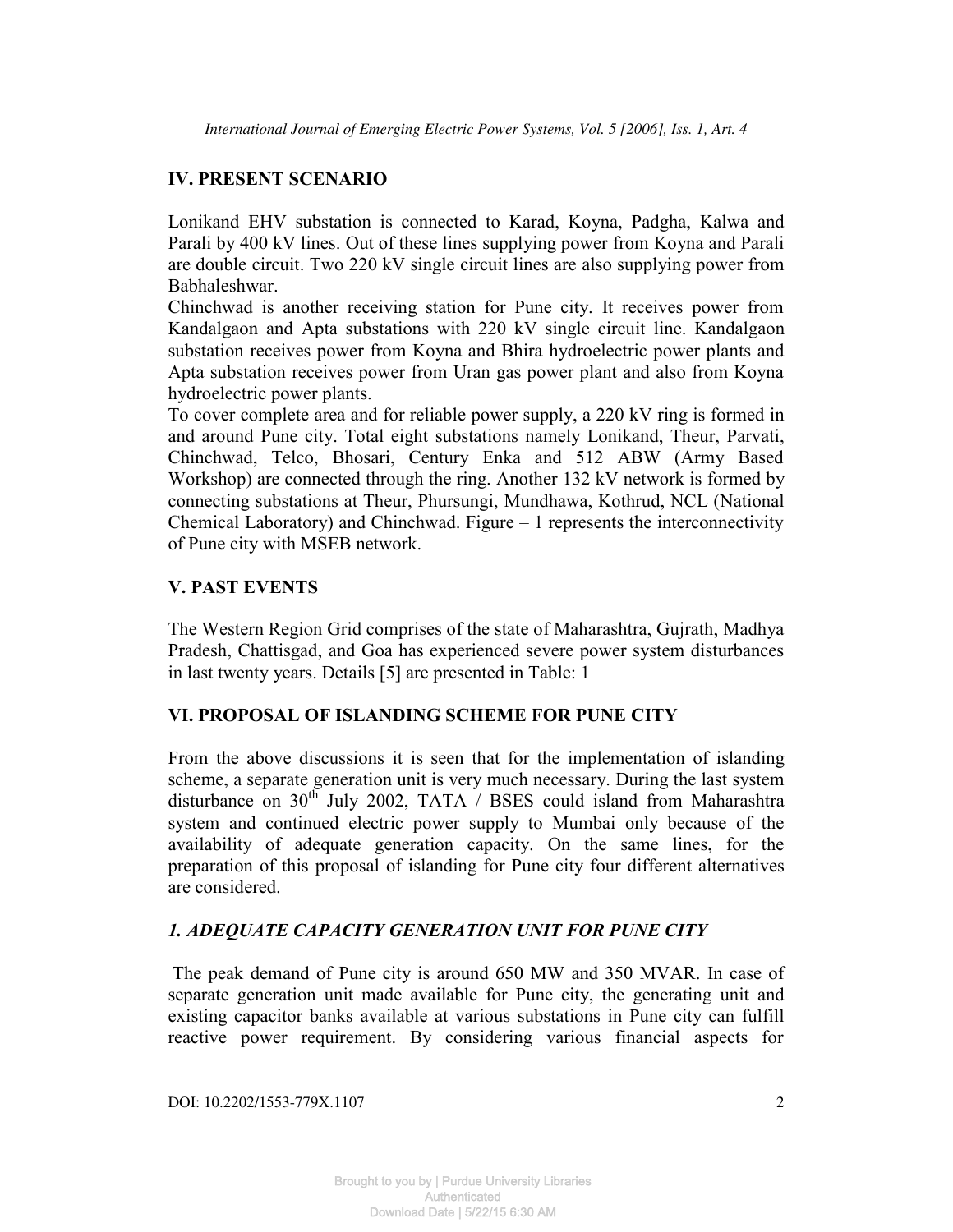installation and commissioning of the new generation units, the possibility of establishment of separate power plant for Pune city is rare in near future

#### 2. SEPARATE LEASE LINE FROM DPC

Dabhol Power Company (DPC) is connected to Lonikand substation via New Koyna substation. Hence no separate erection cost for transmission is involved. Since  $29<sup>th</sup>$  May 2001 the power generation from DPC power plant is not available. After sorting out legal matters power generation of 728 MW can be made available for Pune city. The total length from DPC to Lonikand is 228.3 circuit km. As a thumb rule, the 400 kV transmission line can generate 0.55 MVAR per km, therefore reactive power available at Lonikand using 400 kV double circuit line in this scheme will be 250 MVAR. Further requirement of reactive power can be fulfilled using capacitor banks provided (around 100 MVAR at different substations). It will provide an ideal solution for implementation of the Islanding scheme

# 3. USE OF HYDROELECTRIC PLANTS

The time period required for restarting of hydroelectric power plants is relatively small as compared to thermal power stations. The Koyna hydroelectric power plant along with small hydroelectric generating units at Varasgaon, Panshet, Bhatghar, Bhira and Pavana is also considered for fulfilling power demand of Pune city. Major difficulty with hydroelectric power generation is the restriction on water availability for the power generation. In the hydroelectric power plants connected to Pune city, Koyna is the largest having power generation capacity 1960 MW. However water availability for generation at Koyna hydroelectric plant is restricted to 67.3 TMC. Small hydroelectric generation units at Varasgaon, Panshet, Bhatghar, Bhira and Pavana can run as overexcited synchronous motor which may fulfill the requirements of reactive power of Pune city, whenever required.

# **4. SEPARATE LEASING OF GENERATING UNITS**

Next alternative thought is about leasing generating units and a separate line (Express Feeder) from Chandrapur STPS to Lonikand via Parali substation. At Chandrapur STPS there are four units of 210 MW capacity and three units of 500 MW capacity. In case of system disturbance, separate generation units of 500 MW and 210 MW capacity from Chandrapur STPC along with transmission network from Chandrapur to Lonikand via Parali can be leased for supplying power demand of Pune city. The total length of 400 kV double circuit network is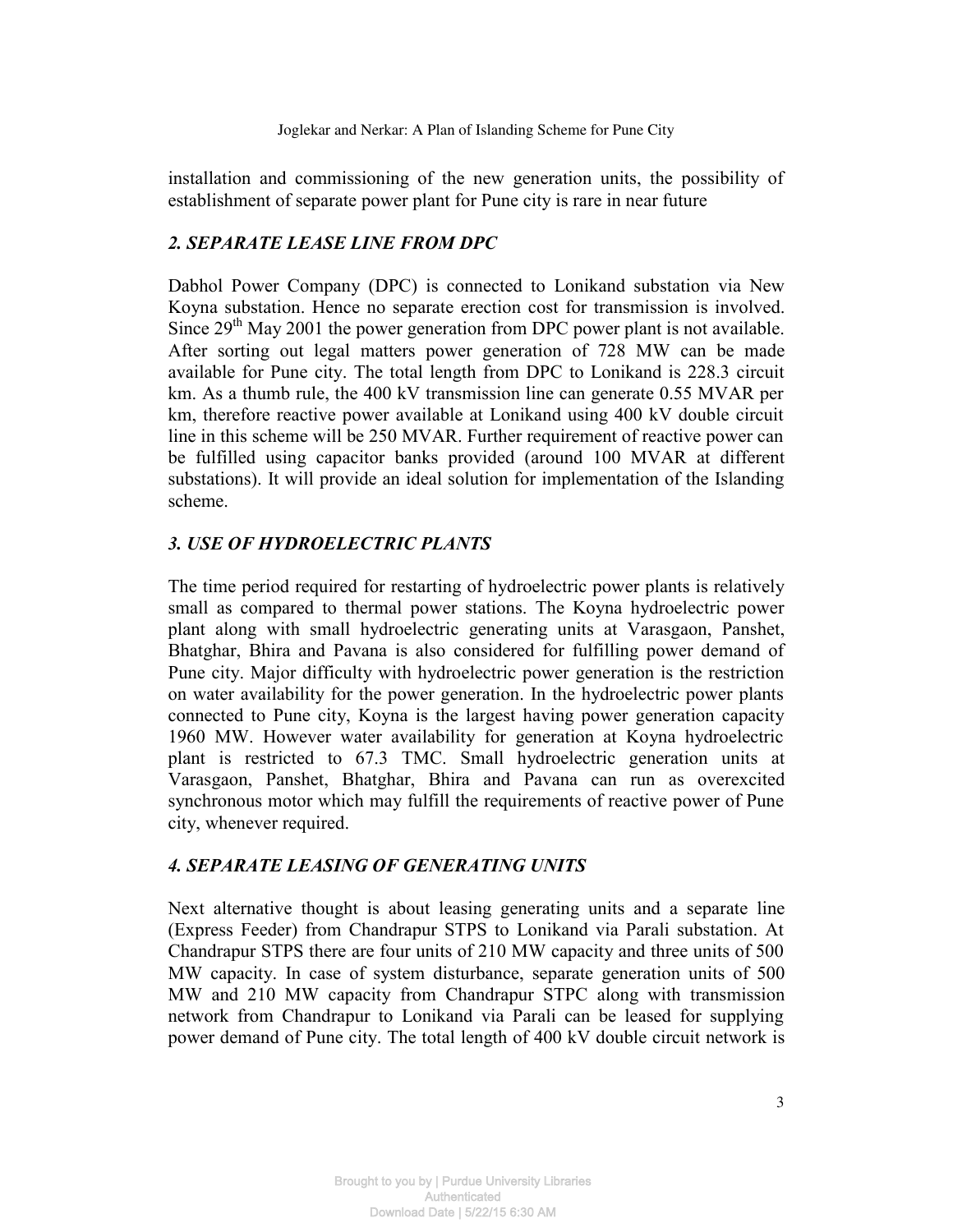539.3 X 2 = 1078.6 i.e.  $\omega$  1080 circuit km. It can generate reactive power of around 594 MVAR. In this specific case reactors have to be used for maintaining voltage profile of the system.



FIGURE 1: INTERCONNECTIVITY OF PUNE CITY WITH MSEB NETWORK

DOI: 10.2202/1553-779X.1107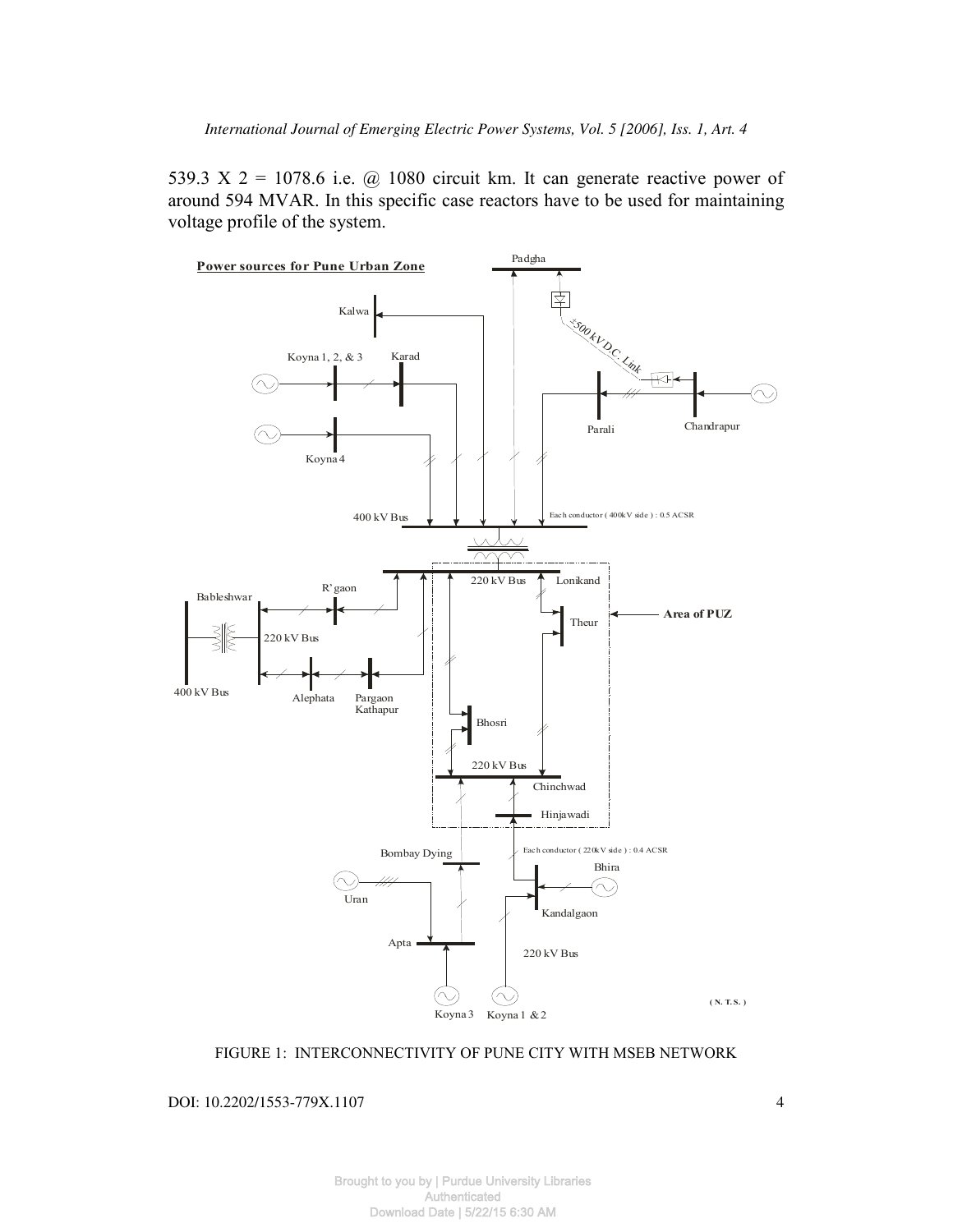| Sr.<br>No. | <b>Date</b> | Cause                                 | <b>Time</b> |
|------------|-------------|---------------------------------------|-------------|
| 01         | 13-Jul-1983 | Low Frequency                         | 16:24       |
| 02         | 26-May-1987 | Failure of equipment                  | 20:46       |
| 03         | 17-Aug-1989 | <b>Relay Operation</b>                | 16:35       |
| 04         | 23-Nov-1990 | <b>ICT Tripping</b>                   | 21:07       |
| 05         | 24-Nov-1990 | <b>ICT Tripping</b>                   | 08:37       |
| 06         | 25-Oct-1991 | Tie-line tripped                      | 10:51       |
| 07         | 12-Feb-1992 | <b>ICT Tripping</b>                   | 16:15       |
| 08         | 31-Mar-1992 | Tie-line tripped                      | 15:03       |
| 09         | 15-Jun-1992 | Storm, Tower Collapse                 | 19:26       |
| 10         | 28-May-1993 | Line overloading                      | 21:45       |
| 11         | 19-Apr-1995 | Line fault(Itarsi - Indore)           | 17:58       |
| 12         | 01-May-1995 | Bus fault-Indore substation           | 15:45       |
| 13         | 31-Jul-1995 | OCC at Kalwa substation               | 15:15       |
| 14         | 10-Nov-1995 | OCC at Bhilai substation              | 11:30       |
| 15         | 14-Nov-1995 | OCC at Bhusawal substation            | 08:40       |
| 16         | 30-Nov-1995 | Line fault (Parali-Lonikand)          | 09:12       |
| 17         | 09-Dec-1995 | Line fault (Jabalpur-Amtk)            | 07:36       |
| 18         | 11-Dec-1996 | Line fault (Indore-Asoj)              | 16:02       |
| 19         | 28-Feb-1997 | Bus fault at Bhusawal substation      | 20:51       |
| 20         | 04-Mar-1997 | Bus fault at Bhusawal substation      | 10:05       |
| 21         | 07-Jun-1997 | Bus fault at Chandrapur<br>substation | 17:58       |
| 22         | 26-Oct-1997 | OCC at Chandrapur substation          | 23:35       |
| 23         | 16-Dec-1998 | Line $B/D$ (K-S, K-B)                 | 10:56       |
| 24         | 23-May-2002 | Storm, Tower Collapse                 | 08:54       |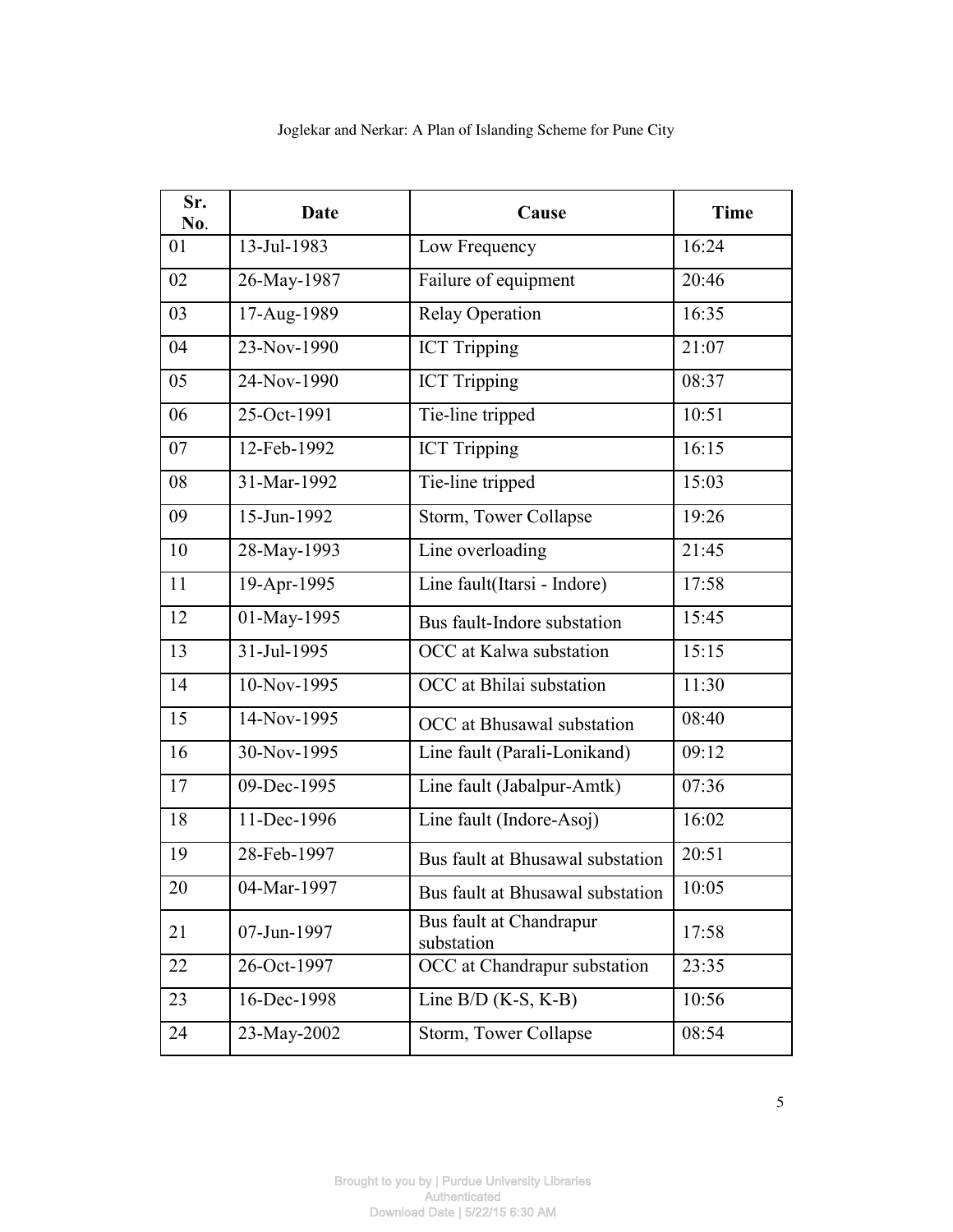| 25 | 29-May-2002 | Storm, Tower Collapse         | 02:09       |
|----|-------------|-------------------------------|-------------|
| 26 | 30-Jul-2002 | Low Frequency, Over drawn     | 20:11       |
| 27 | 06-Oct-2003 | Bus fault at Kalwa substation | 10:37/11:24 |
| 28 | 05-Nov-2003 | Low Voltage                   | 10:24/10:33 |
| 29 | 07-Nov-2003 | Low Voltage                   | 13:03       |
| 30 | 06-Dec-2003 | Tie line tripped              | 12:20       |
| 31 | 05-Feb-2004 | Circuit Breaker fault         | 14:21       |

TABLE – 1 POWER SYSTEM DISTURBANCES IN LAST TWENTY YEARS

After availability of appropriate capacity power supply for Pune city, the next stage is to monitor the power flow using ALDC, Pune (proposed) in this scheme. Through computer-computer link [6] the system data available at SLDC Kalwa can be made available at Pune ALDC. During system disturbance the well-trained staff will take care of successful implementation of Islanding scheme for the Pune city. Depending on generation-load balance, the expert team will take decision about the priorities of the loads such as hospitals, water supply etc.

Figure  $-2$  shows tie line connection with Pune city. These tie lines are connected to Talegaon, Narayangaon, Supa, Jejuri, Yawat and various 22 kV rural feeders from various substations in Pune ring main system. By appropriate setting of the under frequency relay tie lines will get separated at 48 Hz frequency.

# VII. COMMUNICATION SYSTEM

For the successful implementation of Islanding scheme high performance communication network is necessary [7]. Basic requirement for the network is broadband communication medium with high frequency data transfer. This requirement is fulfilled by optical fiber communication scheme for the city area [8]. Figure  $-3$  shows a block diagram of the optical fiber communication link.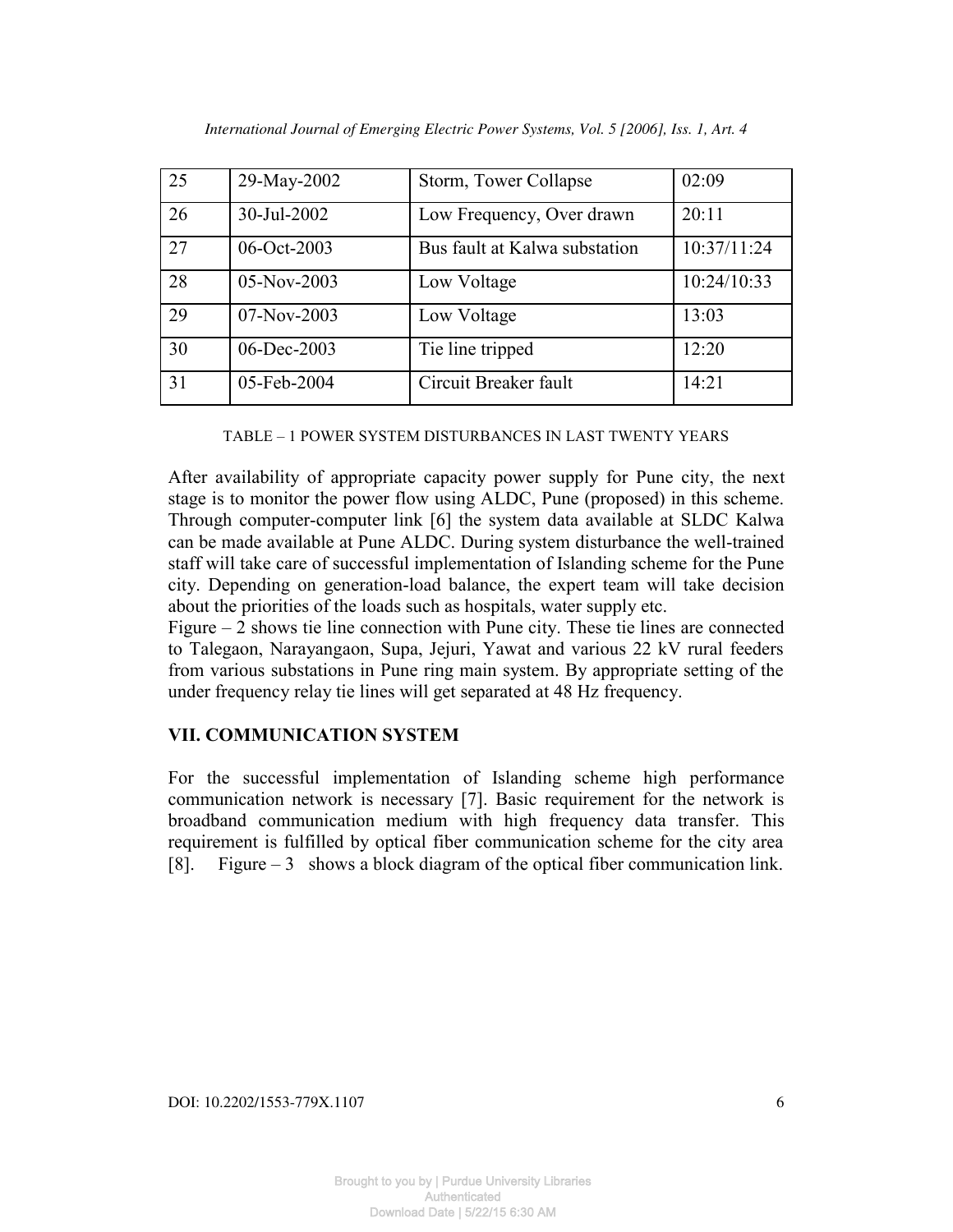



 $U$ . F. = Under Frequency Relay : 47.60 Hz, 0.2 sec. For all Tie lines. (Proposed)

FIGURE 2: TIE LINE CONNECTIONS WITH PUNE CITY



Optical Fiber Communication System

FIGURE 3: BLOCK DIAGRAM OF THE OPTICAL FIBER COMMUNICATION LINK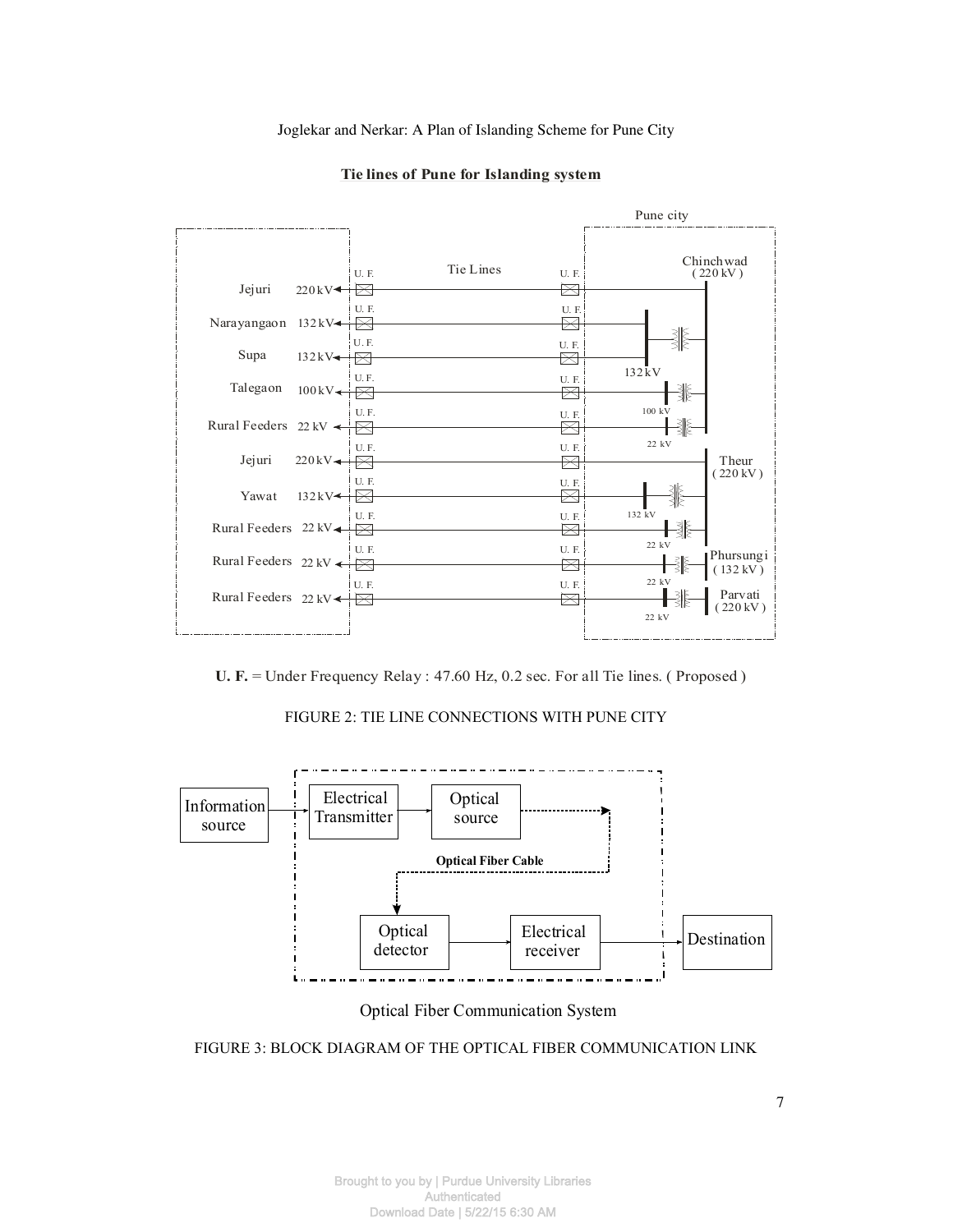Distance between source and destination can vary from 20 km to 300 km. Due to high radiance LED source along with multimode graded index fiber system 34 Mbps to 140Mbps data speed can be obtained. Figure  $-$  4 show Broadband Passive Optical Network (BPON) useful for the substation automation. Proposed scheme developed for the successful implementation of the Islanding of Pune City is presented in the paper.



TPON = Telephony on a Passive Optical Network  $WDM = Wavelength Division Multiplexing$ 

FIGURE 4: BROADBAND PASSIVE OPTICAL NETWORK (BPON)

# **VIII. CONCLUSIONS**

For the islanding of the Pune city various aspects of the power system are considered. Detailed study of the load variations of Pune city has been done. Following are the main conclusions:

1) Implementation of islanding scheme is difficult for Pune city due to the nonavailability of generation.

2) In this proposal four alternatives are suggested for fulfilling the requirement of power demand for the Pune city. By leasing the generator units of adequate capacity and associated transmission network, the implementation of islanding scheme may become feasible.

3) By providing a special facility of islanding of the desired generator units from the interconnected system network it is possible to continue the reliable power supply for the important load centers like Pune.

DOI: 10.2202/1553-779X.1107